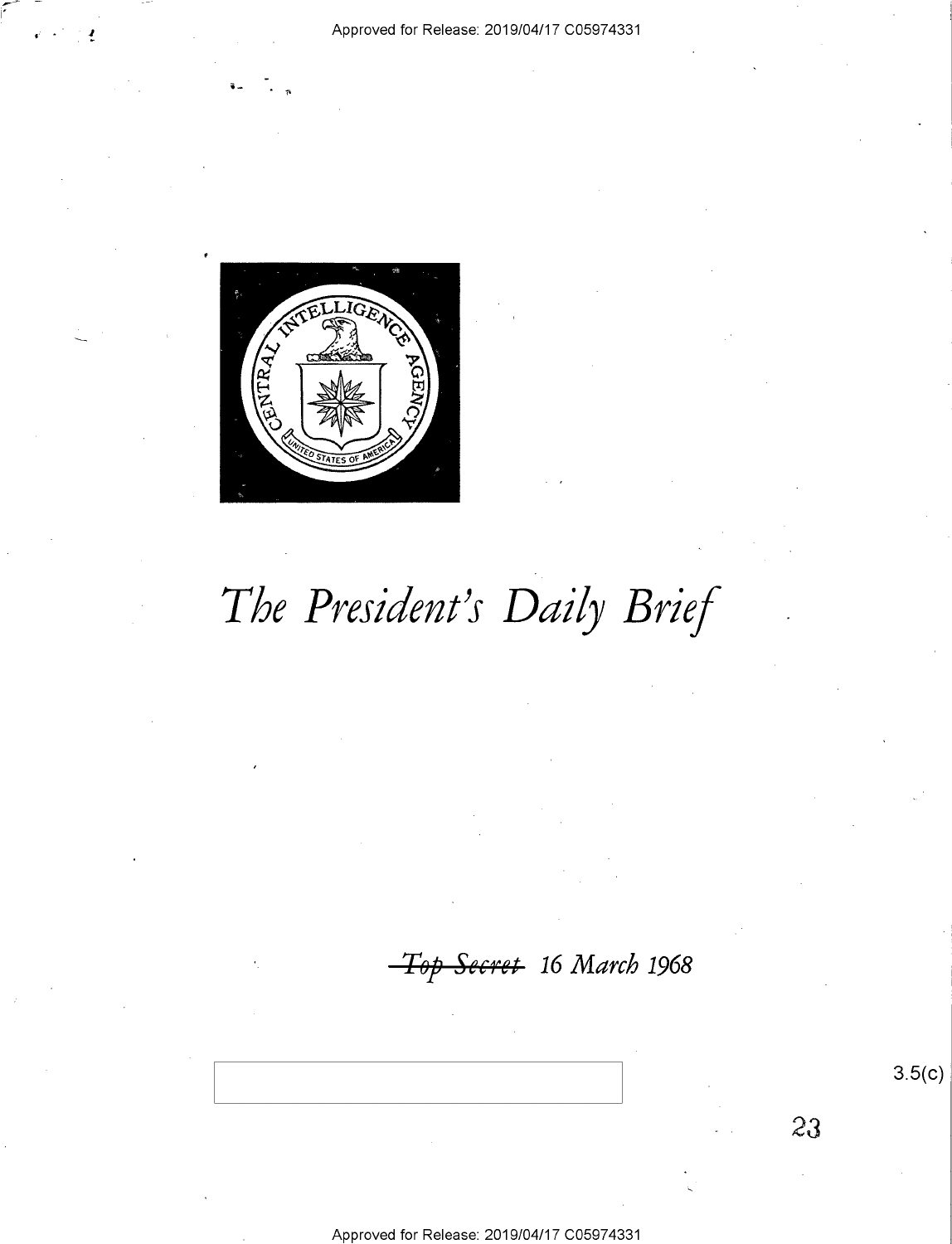pproved for Release: 2019/O4/17 CO5974331



,

 $\mathbf{r}$ 

DAILY BRIEF 16 MARCH 1968

1. South Vietnam  $3.3(h)(2)$ 

2. Czechoslovakia Two of Novotny's staunchest sup porters--the secret police chief and the prosecutor general--were ousted yesterday. The premier of Slovakia and a number of other big guns have also resigned. The defense minister could go at any time. In sum, the liberals are well on their way toward sweeping the conservatives out.

> Lack Lit. Gen. Janko, who committed sui-<br>13.3(h)(2) Cide in Prague on Thursday, was deeply involved in marshaling military support<br>for Novotny. **Figure 10** Janko's suifor Novotny.<br>cide to mounting political pressures which were put on him by the liberals after Novotny was ousted.

; . 3. Soviet Union 3.3(h)(2)

 $3.5(c)$ 

 $3.5(c)$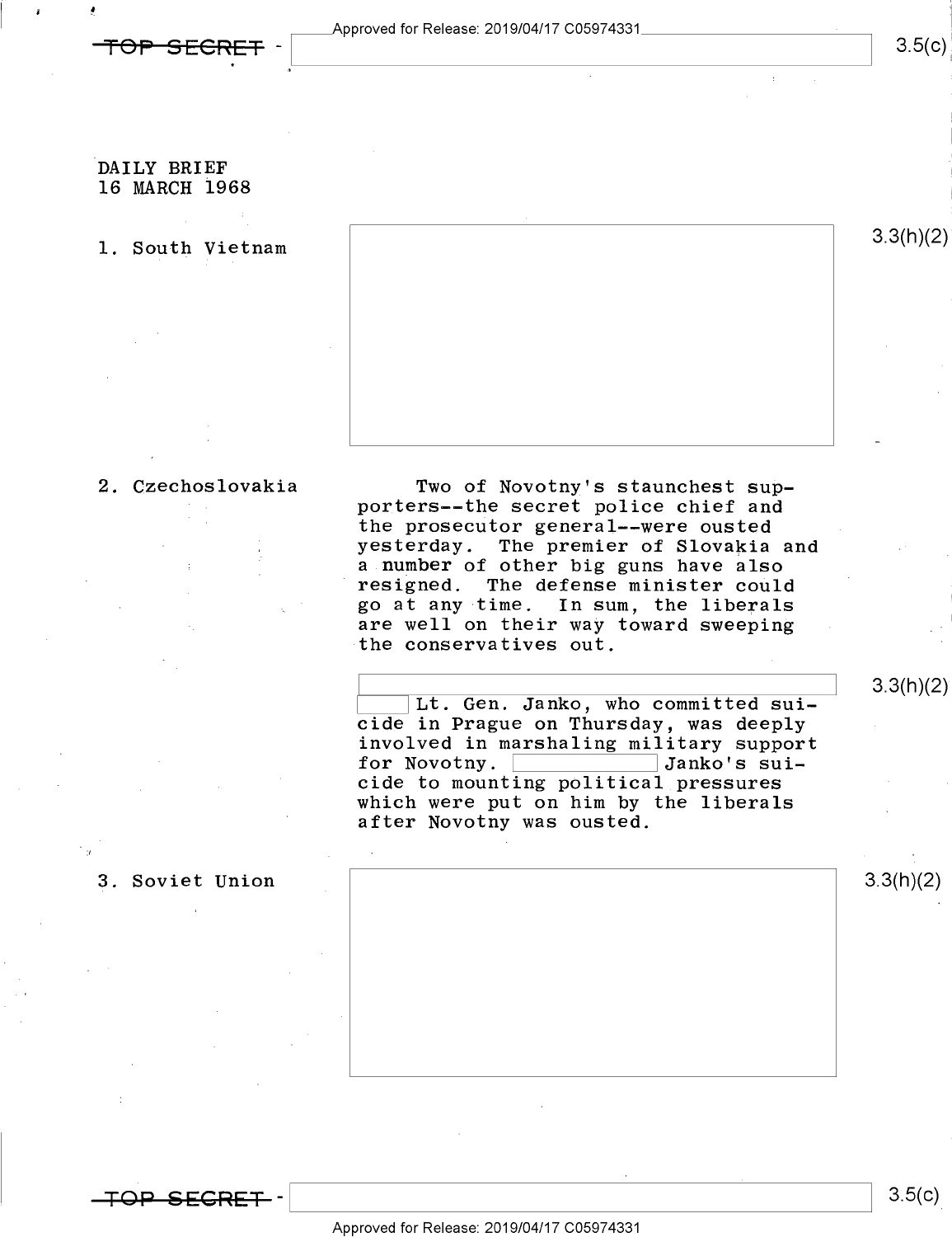4. Poland

police clashes in Poznan yesterday, There were more violent studentand students in Warsaw and Krakow have gone on strike. Active support from other segments of the population is not materializing, however. At least some of the workers and other elements are sympathetic to the students but are afraid to act, knowing that continuing unrest will only benefit the party hard-

5. Uruguay **A** leftist weekly in Montevideo<br>this week published a letter signed by two national leaders of the Student<br>Nonviolent Coordinating Committee asking support for H. Rap Brown and the Negro liberation movement. The letter asks for support which demonstrates the "international links" of the "struggle against racism, capitalism and im- -perialism."

> The letter says, "no doubt that<br>Brown will be sentenced to five to ten<br>years. This should be protested along with the killing at Orangeburg. The type of protest is up to you; we sug-<br>gest as objectives the US Embassy, USIS, and American installations and busi-<br>nesses."

"With cooperation of the people of the world, this enemy of humanity will be destroyed."

6. Guatemala Terrorism in Guatemala City is expected to rise in coming weeks.  $\frac{3.3(h)(2)}{2}$ 

7. Colombia

-tee-see-RH -\

More violence is expected here too. In Bogota and other major cities, terrorist bombings and harassing activities are planned in hopes of disrupting the con-<br>gressional elections tomorrow. Chances gressional elections tomorrow. for this are not good.

liners.

 $3.5(c)$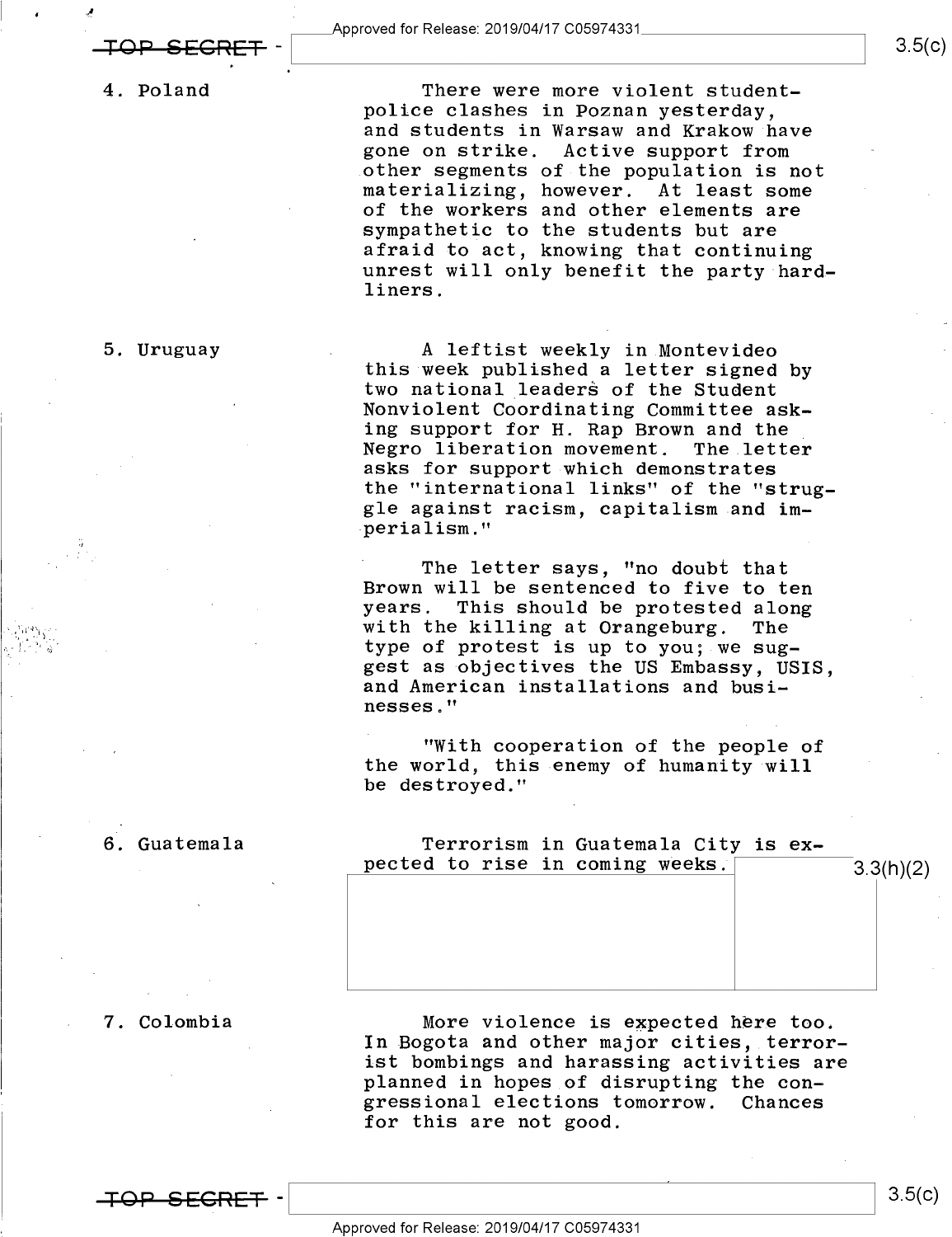'

8. Philippines The Philippine civic action group (Philcag) in South Vietnam has become embroiled in a maneuver by opponents of President Marcos. A coalition of opposition senators, in attacking the pro-Marcos leadership in the senate, has proposed that the Philcag engineering unit be replaced by a medical out-<br>fit.  $\begin{bmatrix} \texttt{fit} \end{bmatrix}$  3.3(h)(2)

### 9. Nigeria The current fighting is the  $heaviest of the war$  3.3(h)(2)

 $3.5(c)$ 

 $\vert \ \ 3.5(k) \ \ \vert$ 

.<br><del>RET</del> –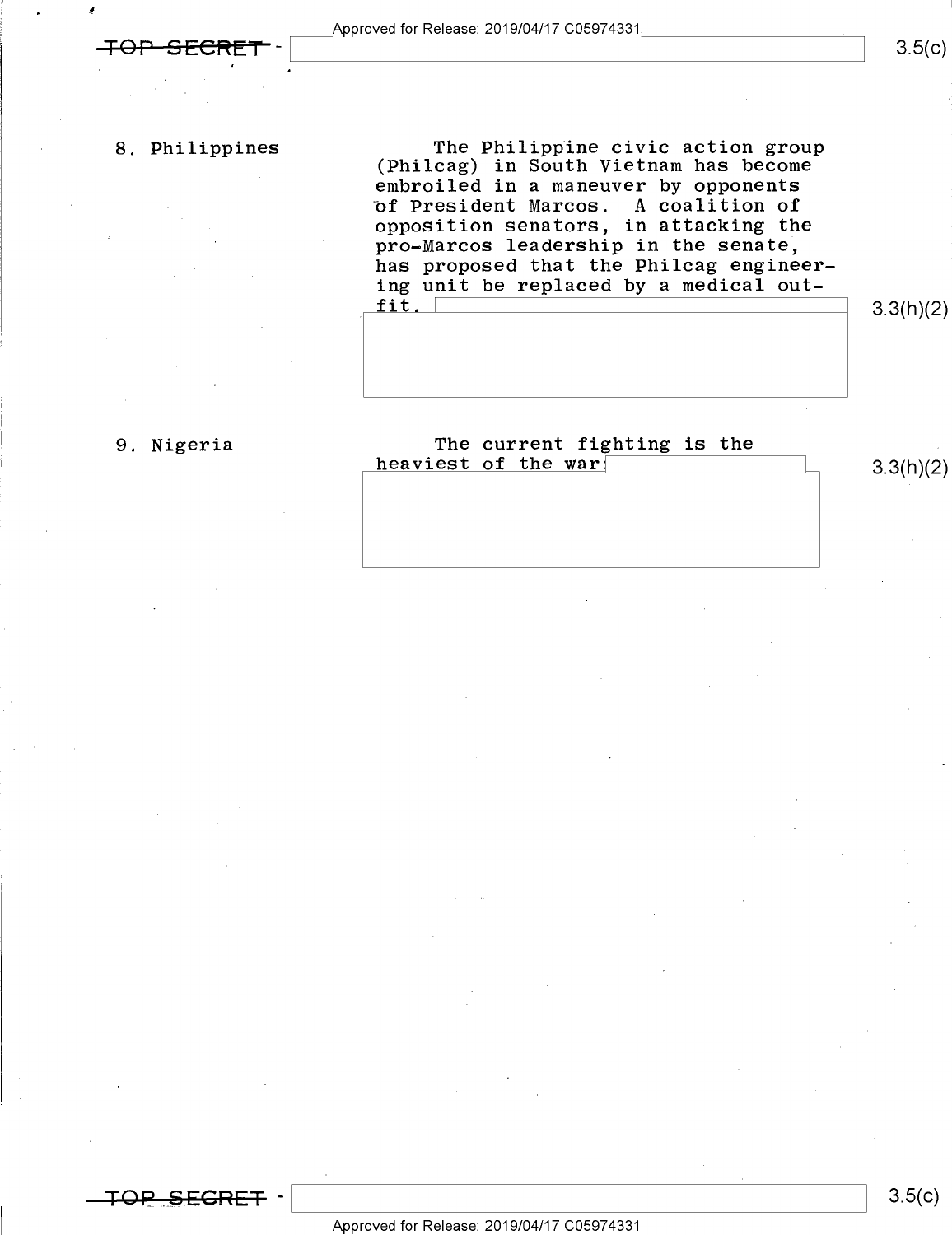## Approved for Release: 2019/04/17 C05974331

Top Secret

Approved for Release: 2019/04/17 C05974331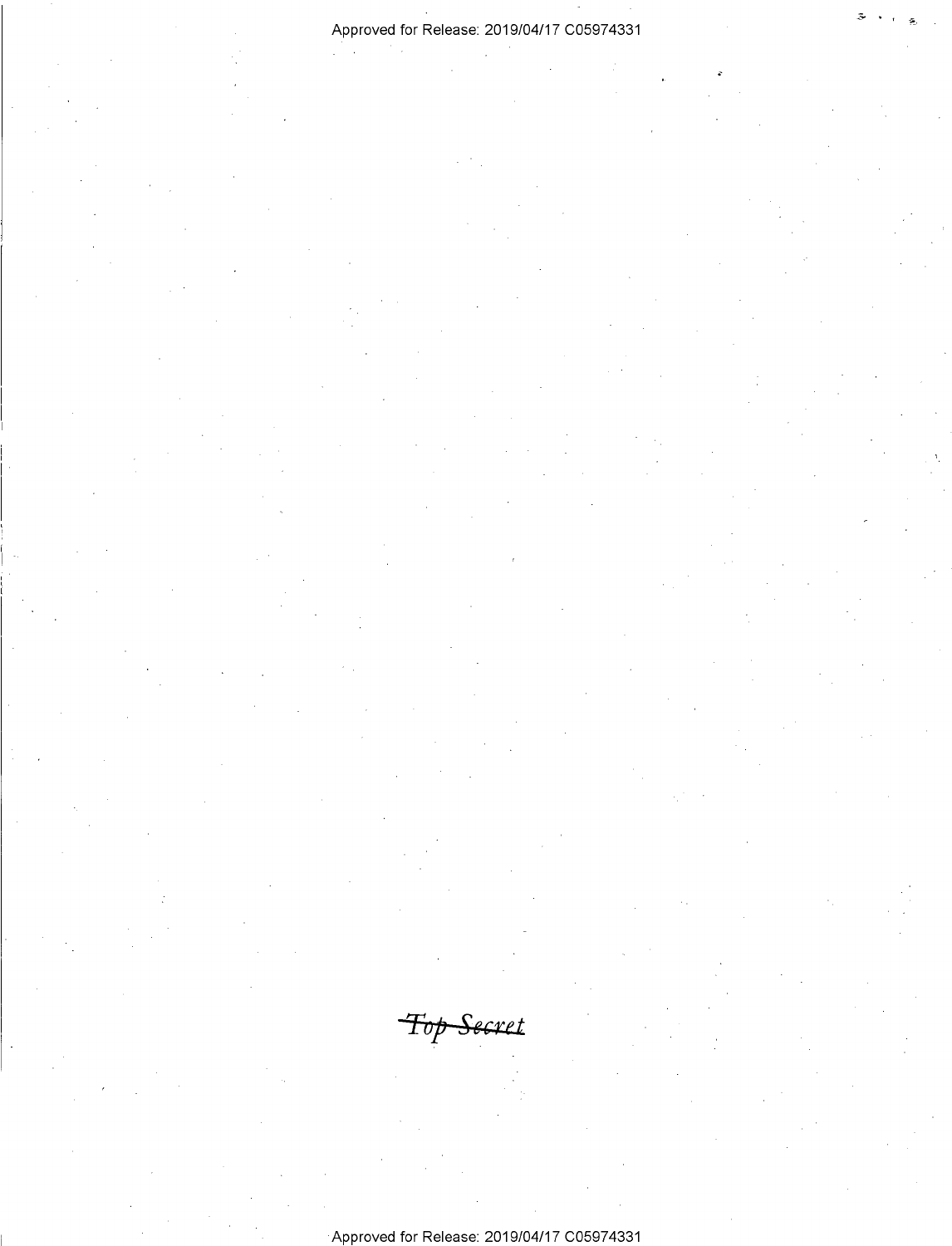**Top Secret** 



# FOR THE PRESIDENT'S EYES ONLY

# Special Daily Report on North Vietnam

**Top St**  $3.5(c)$ 

16 March 1968

- Approved for Release: 2019/O4/17 CO5974331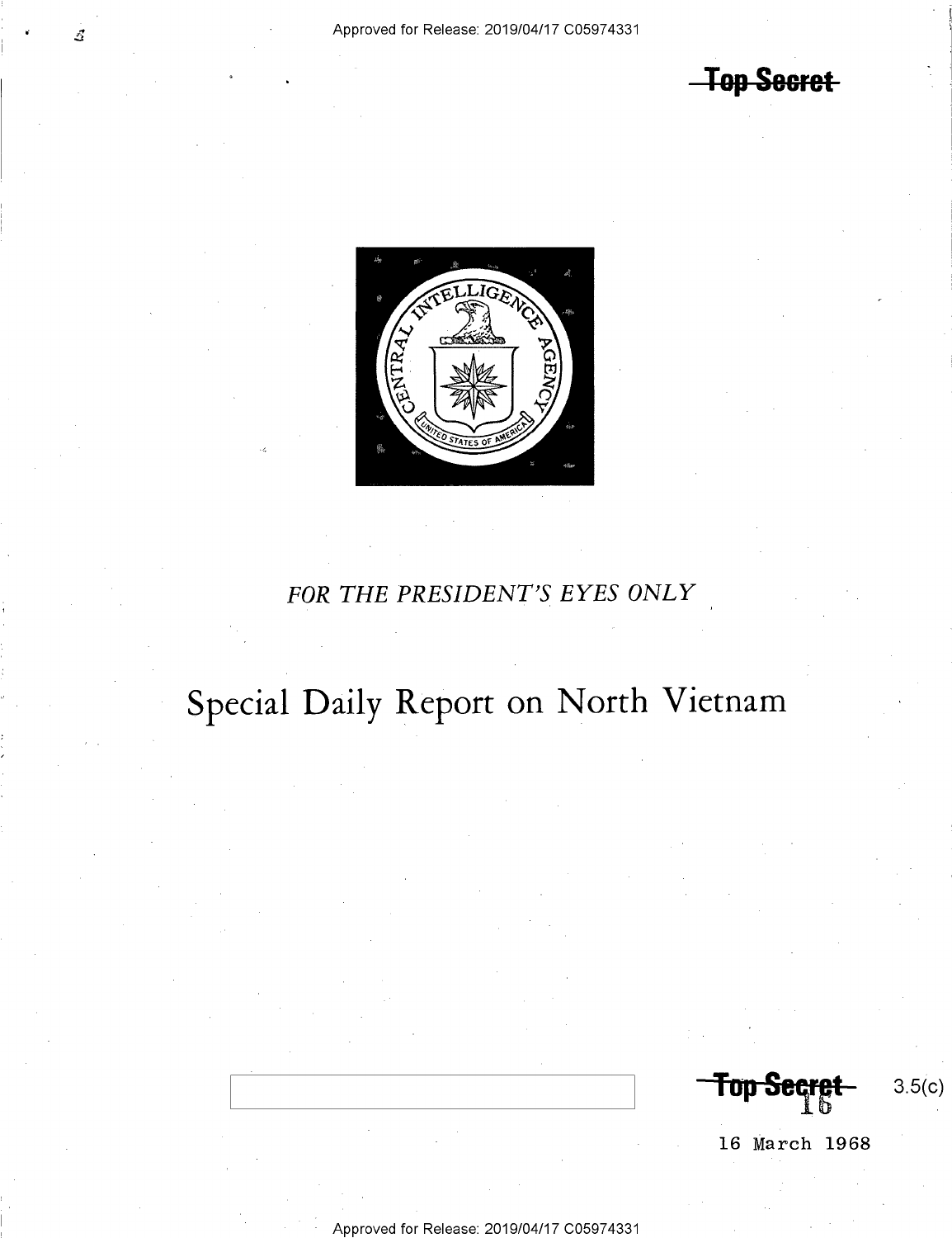a

.

3.3(h)(2)

 $3.3(h)(2)$ 

Special Daily Report on North Vietnam for the President's Eyes Only

### 16 March 1968

### I. NOTES ON THE SITUATION

Swedish Red Cross Official to North Vietnam:<br>The secretary general of the Swedish Red Cross, Olaf<br>Stroh, will visit North Vietnam soon to discuss pos-<br>sibilities for Swedish aid to the civilian popula-<br>tion there and in Vi South Vietnam. Stroh's trip, if carried off, would mark the first visit of a Western Red Cross official to Hanoi since the bombing of the North began.

\* \* \*

### >|< \* \*

II. NORTH VIETNAMESE REFLECTIONS OF US POLITICAL<br>ATTITUDES ON THE WAR

More from Hanoi on US Domestic Criticism: Hanoi<br>is continuing to give unusually detailed propaganda treatment to current domestic criticism of US policy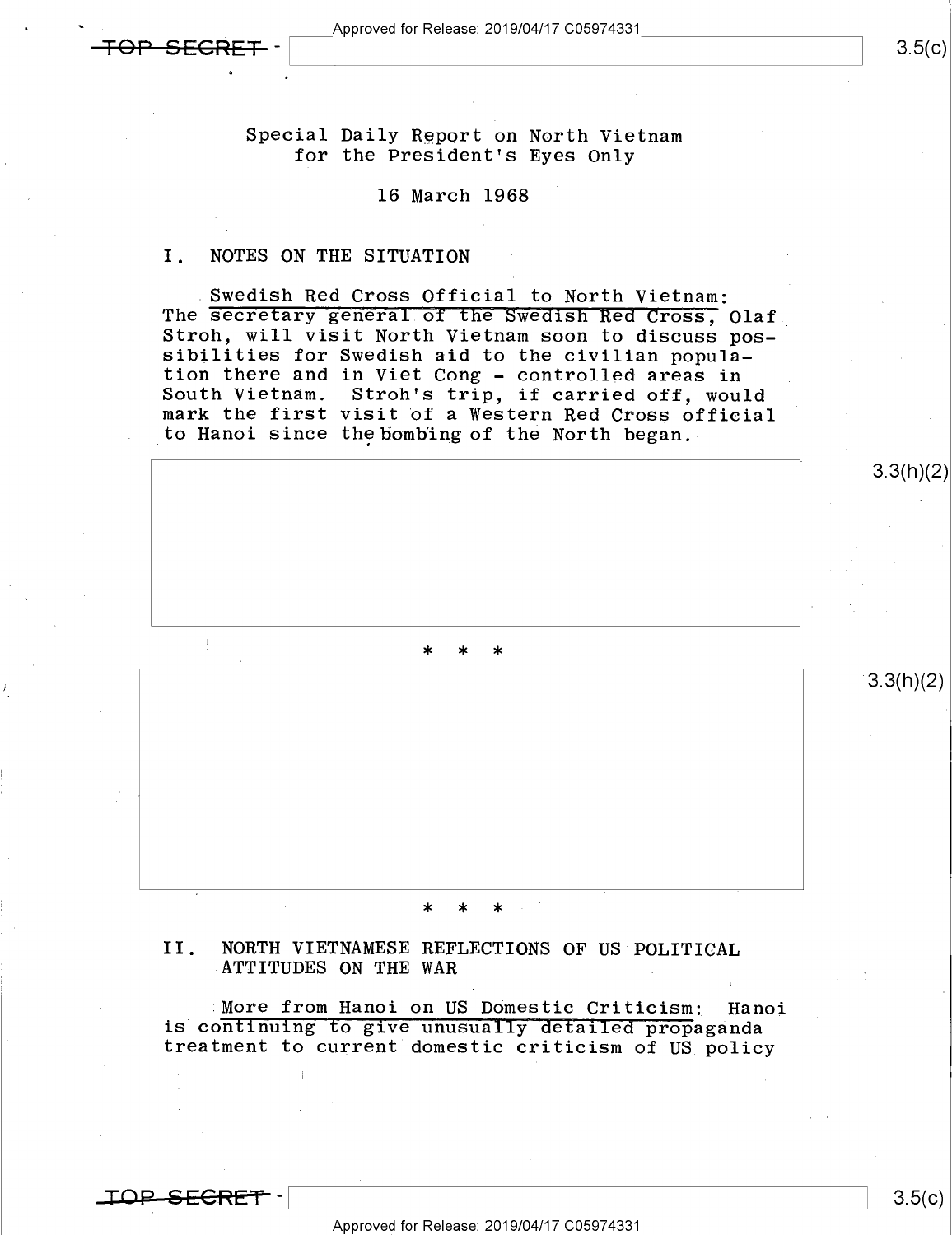u

in Vietnam. The most recent statements contend that there is a growing body of popular opinion spear-<br>headed by such "influential" senators as Morse, Ful-<br>bright, McCarthy, and Robert Kennedy opposing the war--particularly the commitment of more men and material.

One broadcast described the "fierce interroga-<br>tion" Secretary Rusk was subjected to as he attempted<br>to "defend US policy" at the Senate Foreign Relations Committee hearings. It quoted statements by mem-<br>bers of the committee rejecting Rusk's defense of the<br>US position. Another broadcast ridiculed President<br>Johnson's plea on 12 March for perseverance in the<br>war and pointed o not supported by the people formed a key portion of this broadcast.

Hanoi's army paper, in an article broadcast on<br>14 March, offered the most detailed comment to date on the issue of sending more troops to Vietnam. It<br>reported much of the speculation in the US press<br>about the number of troops to be sent and the meas-<br>ures the US would take in order to obtain them. The<br>paper also claimed of the deep division in the US Government created<br>by the troop issue and warned that even 200.000 more troops for Vietnam would not save the US position,<br>but merely provide additional targets for Communist<br>forces which will ultimately triumph.

Despite the fulsome treatment given these mat-<br>ters, Hanoi has yet to comment on the outcome of the primary election in New Hampshire.

\* \* \*

US Deserter's Statement Reported: The Viet Cong radio Thursday broadcast what it claimed was a state- ment by a Negro noncommissioned officer of the First

-2-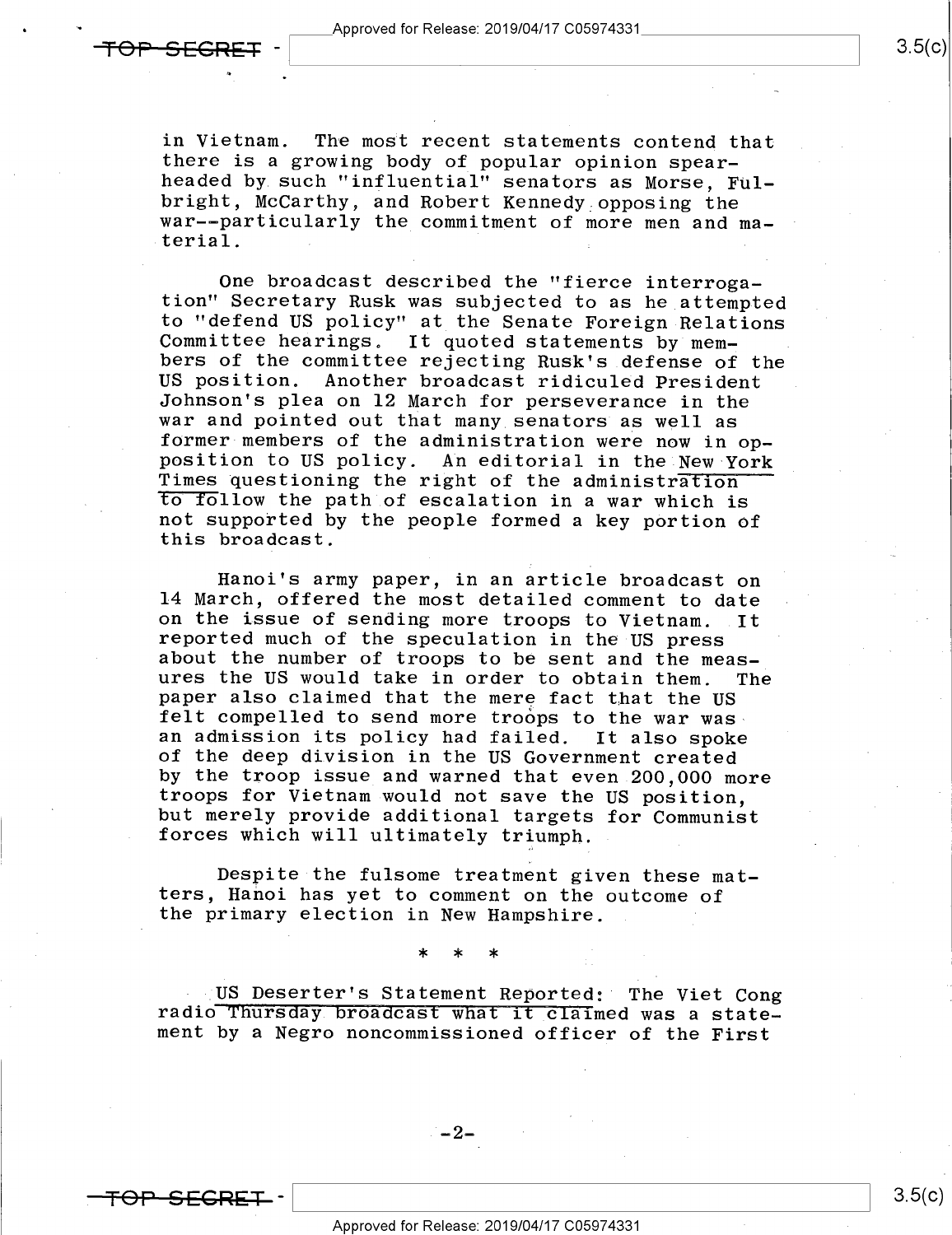. As a set of the set of the set of the set of the set of the set of the set of the set of the set of the set of the set of the set of the set of the set of the set of the set of the set of the set of the set of the set o

. -

Infantry Division who it said deserted early-1astmonth. The statement criticized US policy in Viet-<br>nam and appealed to US servicemen to "avoid a use-<br>less death by refraining from participating in any military operation, by refusing to go into battle, by demanding to be sent back to the US." 1

-3-